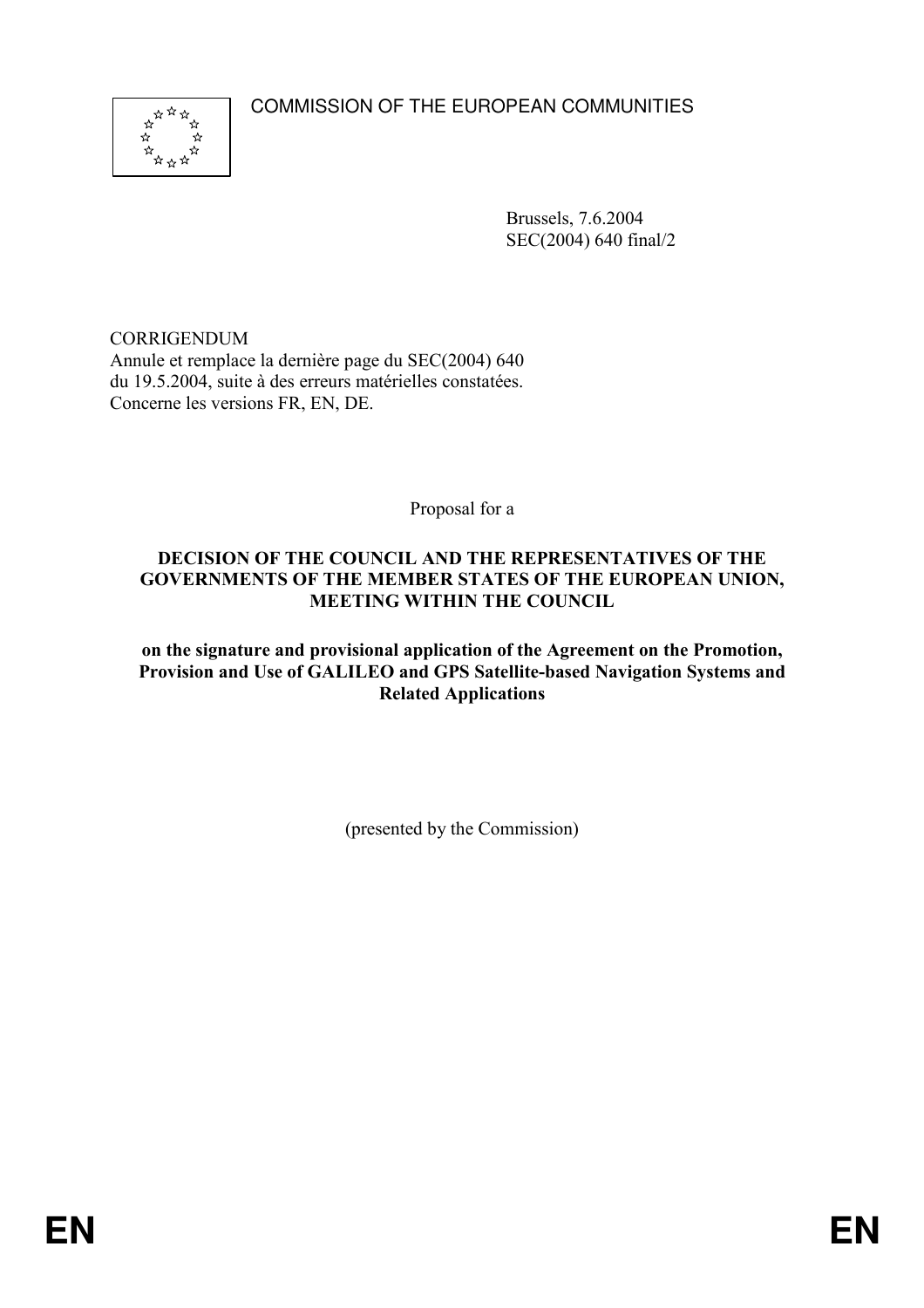### EXPLANATORY MEMORANDUM

In January 1998, the Commission presented a Communication entitled 'Towards a Trans-European Positioning and Navigation Network, including a European Strategy for Global Navigation Satellite Systems (GNSS)<sup>1</sup>. This set out a strategy for developing an integrated network of navigation aids, making best use of satellite navigation to achieve an optimal service for the whole of Europe, including the northernmost latitudes, at an acceptable price.

On 10 February 1999, the Commission adopted a Communication entitled 'GALILEO – involving Europe in a new generation of Satellite Navigation Services<sup>2</sup>.' This sets out a strategy for developing GALILEO, a global European component of GNSS-2 in four phases; definition, development and validation, deployment and operational phase. GALILEO will be independent but fully interoperable with the US GPS system and open to cooperation with other third countries.

On 19 July 1999, the Council adopted a Resolution welcoming the Commission Communication and inviting the Commission to explore possibilities for cooperation.

On 30 September 1999, on the basis of a Commission proposal of 14 July 1999, the Council adopted negotiation directives authorising the Commission to open negotiations with the United States of America with a view to establishing an Agreement concerning the development of a civil Global Navigation Satellite System (GNSS).

On 5 April 2001, the Council adopted a Resolution<sup>3</sup> in which it encourages the continuation, under its political control, of the contacts with non-member States that are interested in contributing to the development of GALILEO. Furthermore it called for active preparations to be made for WRC-2003 in order to consolidate the achievements of WRC 2000 by establishing the appropriate common approach for the GALILEO spectrum.

#### Proposed decision

The Commission recommends to the Council, on the basis of Articles 133 and 170, in conjunction with the first sentence of the first subparagraph of Article 300 (2) of the Treaty establishing the European Community, to authorise the signature and provisional application of the Agreement between the European Community and its Member States and the United States on the promotion, provision and use of Galileo and GPS satellite-based navigation systems and related applications.

 $\overline{a}$ 

<sup>1</sup> COM(1998) 29 final of 21 January 1998.

<sup>2</sup> COM(1999) 54 final of 10 February 1999.

<sup>3</sup> Council Resolution on GALILEO, OJ C 157, 30 May 2001.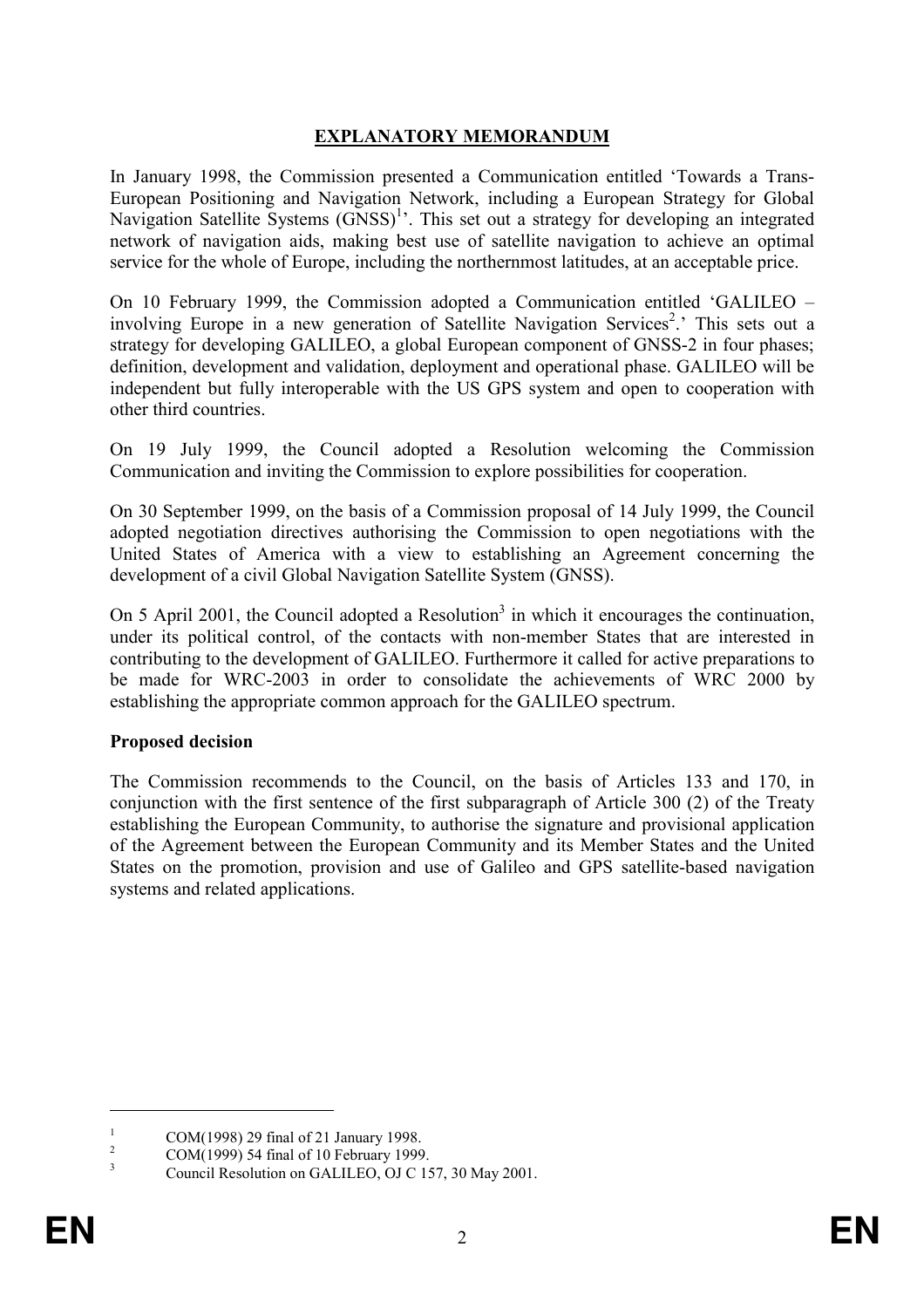#### Proposal for a

#### DECISION OF THE COUNCIL AND THE REPRESENTATIVES OF THE GOVERNMENTS OF THE MEMBER STATES OF THE EUROPEAN UNION, MEETING WITHIN THE COUNCIL

### on the signature and provisional application of the Agreement on the Promotion, Provision and Use of GALILEO and GPS Satellite-based Navigation Systems and Related Applications

### THE COUNCIL OF THE EUROPEAN UNION AND THE REPRESENTATIVES OF THE GOVERNMENTS OF THE MEMBER STATES, MEETING WITHIN THE COUNCIL,

Having regard to the Treaty establishing the European Community, and in particular Articles 133 and 170, in conjunction with the first sentence of the first subparagraph of Article 300 (2) thereof,

Whereas:

- (1) The Commission has negotiated an Agreement with the United States of America on cooperation of the Galileo and GPS satellite-based navigations systems.
- (2) These negotiations have been concluded and the Agreement was initialled on 11 May 2004.
- (3) Pursuant to Article 20 paragraph 3 of the Agreement it should be provisionally applied by the Parties pending its entry into force.
- (4) The Agreement should be signed on behalf of the Community and accompanied by a decision on provisional application,

HAVE DECIDED AS FOLLOWS:

#### Article 1

- (1) Subject to its subsequent conclusion, the signature of the Agreement on the Promotion, Provision and Use of GALILEO and GPS Satellite-based Navigation Systems and Related Applications between the European Community and its Member States, of the one part, and the United States of America, of the other part, is hereby approved on behalf of the Community.
- (2) The President of the Council is hereby authorised to designate the person(s) empowered to sign the Agreement on behalf of the Community.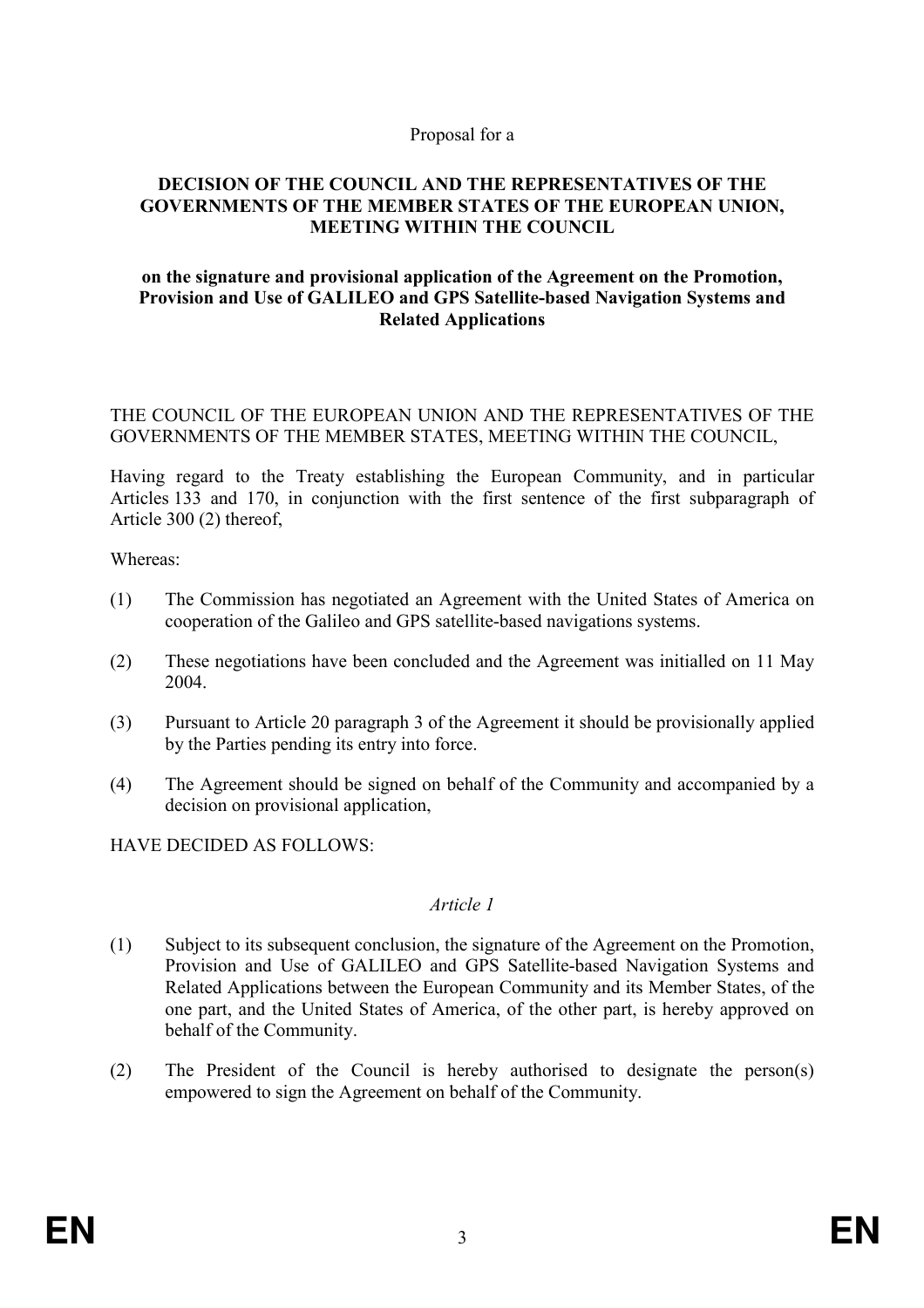- (1) The Agreement shall be applied on a provisional basis pending its entry into force. The provisional application begins on the first day of the first month following the date on which the Parties have notified each other of the completion of the necessary procedures for this purpose. This date will be published in the Official Journal of the European Union.
- (2) The text of the Agreement is attached to this Decision.

# Article 3

- (1) The Community and the Member States shall be represented in the working groups established under Article 13 of the Agreement by representatives of the Commission and the Member States, as appropriate.
- (2) The information referred to under Article 19 paragraph 2 of the Agreement shall be provided jointly by the European Community and the Member States. The Commission shall present the information on behalf of the European Community and the Member States.
- (3) The position to be taken by the Community under paragraph 6 of the Annex of the Agreement shall be adopted by the Council, on a proposal from the Commission, in accordance with the corresponding provisions of the Treaty.

This Decision is addressed to the Member States.

Done at Brussels, […]

 $\left[\ldots\right]$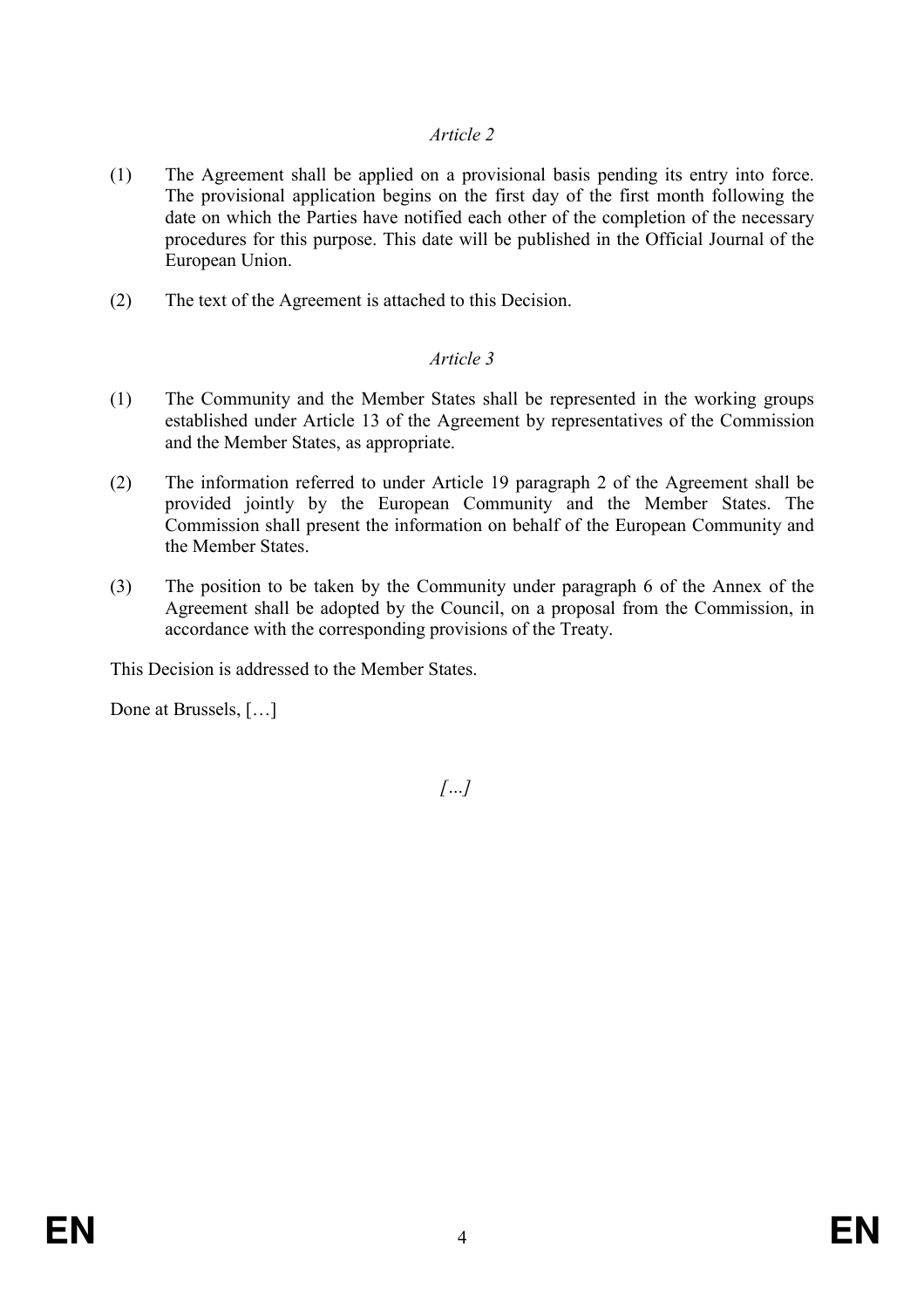# ANNEX

#### AGREEMENT ON THE PROMOTION, PROVISION AND USE OF GALILEO AND GPS SATELLITE-BASED NAVIGATION SYSTEMS AND RELATED APPLICATIONS

### Preamble

THE UNITED STATES OF AMERICA, of the one part, and

THE KINGDOM OF BELGIUM,

THE CZECH REPUBLIC,

THE KINGDOM OF DENMARK,

THE FEDERAL REPUBLIC OF GERMANY,

THE REPUBLIC OF ESTONIA,

THE HELLENIC REPUBLIC,

THE KINGDOM OF SPAIN,

THE FRENCH REPUBLIC,

IRELAND,

THE ITALIAN REPUBLIC,

THE REPUBLIC OF CYPRUS,

THE REPUBLIC OF LATVIA,

THE REPUBLIC OF LITHUANIA,

THE GRAND DUCHY OF LUXEMBOURG,

THE REPUBLIC OF HUNGARY,

THE REPUBLIC OF MALTA,

THE KINGDOM OF THE NETHERLANDS,

THE REPUBLIC OF AUSTRIA,

THE REPUBLIC OF POLAND,

THE PORTUGUESE REPUBLIC,

THE REPUBLIC OF SLOVENIA,

THE SLOVAK REPUBLIC,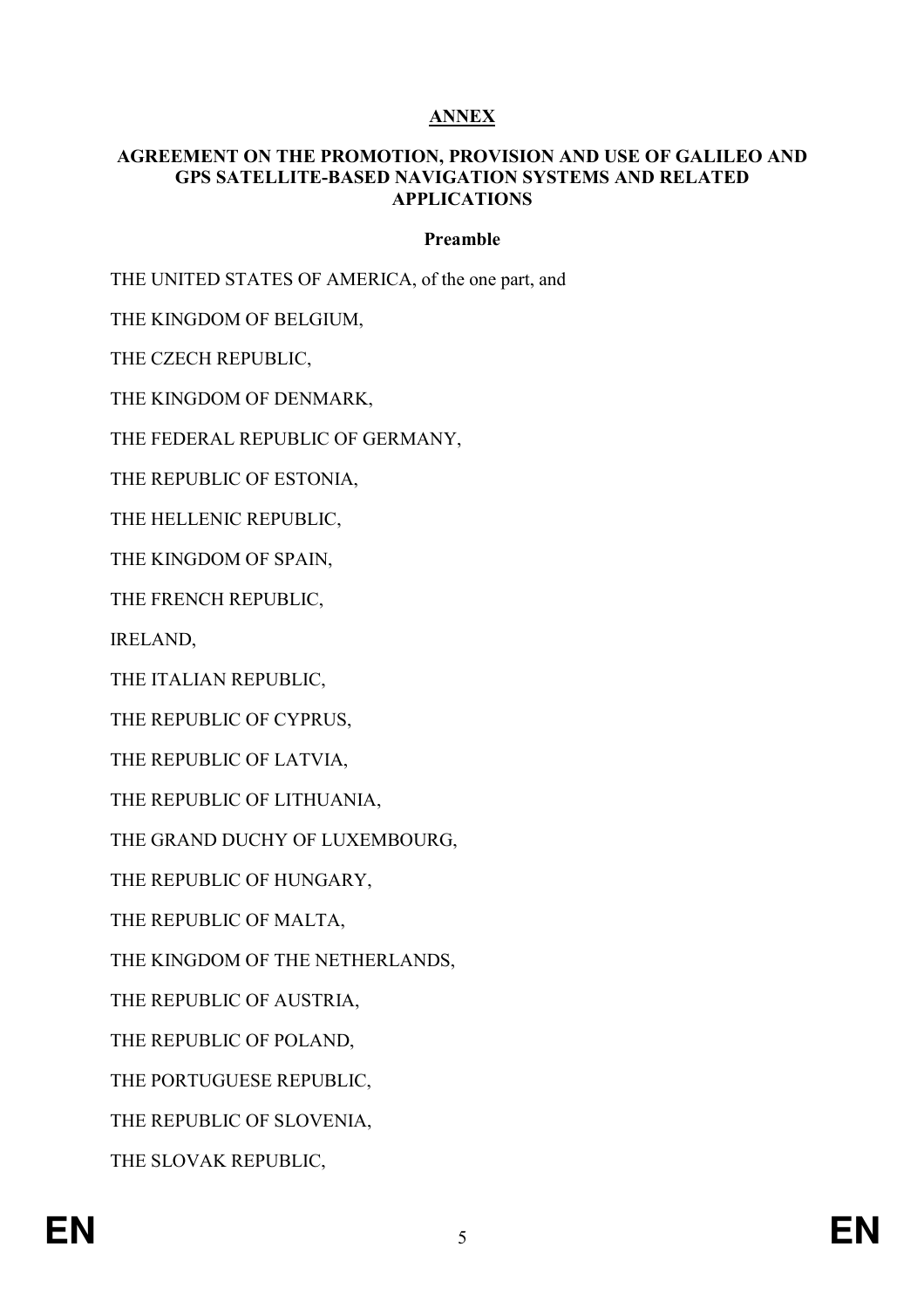# THE REPUBLIC OF FINLAND,

# THE KINGDOM OF SWEDEN,

### THE UNITED KINGDOM OF GREAT BRITAIN AND NORTHERN IRELAND,

Contracting Parties to the Treaty establishing THE EUROPEAN COMMUNITY, hereinafter referred to as the "Member States", and THE EUROPEAN COMMUNITY, of the other part,

Recognizing that the United States operates a satellite-based navigation system known as the Global Positioning System, a dual use system that provides precision timing, navigation, and position location signals for civil and military purposes,

Recognizing that the United States is currently providing the GPS Standard Positioning Service for peaceful civil, commercial, and scientific use on a continuous, worldwide basis, free of direct user fees, and noting that the United States intends to continue providing it, and similar future civil services under the same conditions,

Recognizing that the European Community is developing and plans to operate a civil global satellite navigation, timing and positioning system, Galileo, which would be radio frequency compatible with GPS and interoperable with civil GPS services at the user level,

Recognizing that GPS signals are used worldwide for satellite-based navigation services including augmentations,

Recognizing that civil GPS and Galileo, if radio frequency compatible and interoperable at the user level, could increase the number of satellites visible from any location on the Earth and aid accessibility to navigation signals for civil users worldwide,

Recognizing that the International Civil Aviation Organization (ICAO) establishes international standards and recommended practices and other guidance applicable to the use of global satellite-based navigation systems for civil aviation, that the International Maritime Organization (IMO) establishes international standards and other guidance applicable to the use of global satellite-based navigation systems for maritime navigation, and that the International Telecommunication Union (ITU) establishes multilateral regulations and procedures applicable to the operation of global radio-navigation systems, as well as to other radio communication systems,

Desiring to provide satellite navigation users and equipment providers with a broader range of services and capabilities, leading to increased user applications, while assuring radio frequency compatibility with systems and equipment already in use,

Desiring to promote open markets and to facilitate growth in trade with respect to commerce in global navigation and timing goods, value-added services, and augmentations,

Convinced of the need to prevent and protect against the misuse of global satellite-based navigation and timing services without unduly disrupting or degrading signals available for civilian uses,

Convinced of the need to cooperate so that the benefits of this important technology are fully achieved for all relevant applications,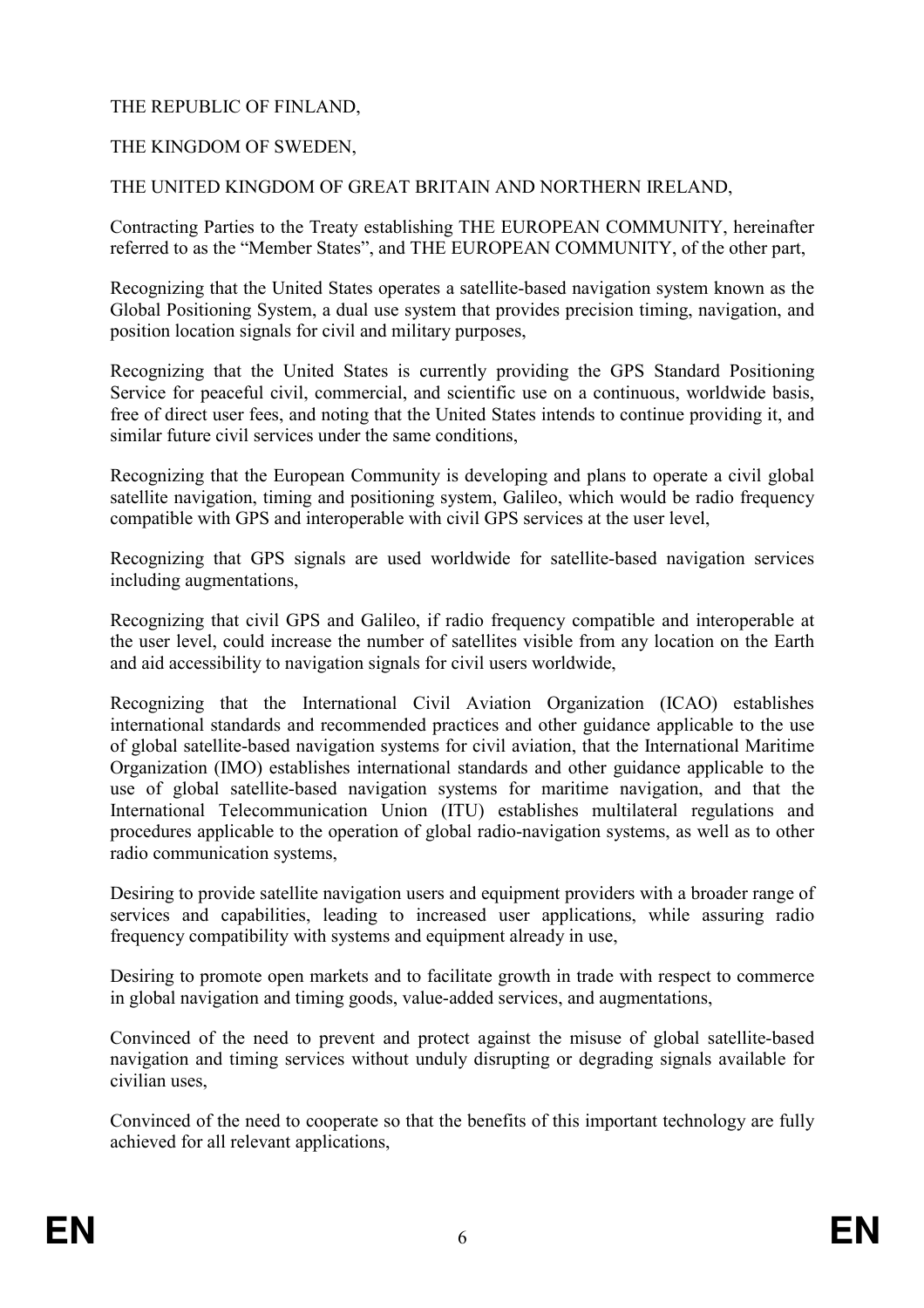Recognizing that consultations are desirable for the purpose of avoiding or resolving any disputes that may arise under this Agreement, including those relating to the way in which the Parties discharge their respective responsibilities for the obligations within their areas of competence,

Have agreed as follows:

# Article 1

# **Objectives**

- (1) The objective of this Agreement is to provide a framework for cooperation between the Parties in the promotion, provision and use of civil GPS and GALILEO navigation and timing signals and services, value-added services, augmentations, and global navigation and timing goods. The Parties intend to work together, both bilaterally and in multilateral fora, as provided herein, to promote and facilitate the use of these signals, services, and equipment for peaceful civil, commercial, and scientific uses, consistent with and in furtherance of mutual security interests. This Agreement is intended to complement and facilitate agreements in force, or which may be negotiated in the future, between the Parties related to the design and implementation of civil satellite-based navigation and timing signals and services, augmentations, or value-added services.
- (2) Nothing in this Agreement shall supersede, modify or derogate from standards, procedures, rules, regulations and recommended practices adopted in ICAO, or IMO. The Parties confirm their intent to act in a manner consistent with these bodies' regulatory framework and processes.
- (3) Nothing in this Agreement shall affect the rights and obligations of the Parties under the Marrakech Agreement Establishing the World Trade Organization (hereinafter "the WTO Agreements").

# Article 2

# **Definitions**

For the purposes of this Agreement, the following definitions shall apply:

a. "Augmentation" means civil mechanisms, which provide the users of satellite-based navigation and timing signals with input information, extra to that derived from the main constellation(s) in use, and additional range/pseudo-range inputs or corrections to, or enhancements of, existing pseudo-range inputs. These mechanisms enable users to obtain enhanced performance, such as increased accuracy, availability, integrity, and reliability.

b. "Civil satellite-based navigation and timing service" means the civil satellite-based navigation or timing service provided by GPS or Galileo, including secured governmental service.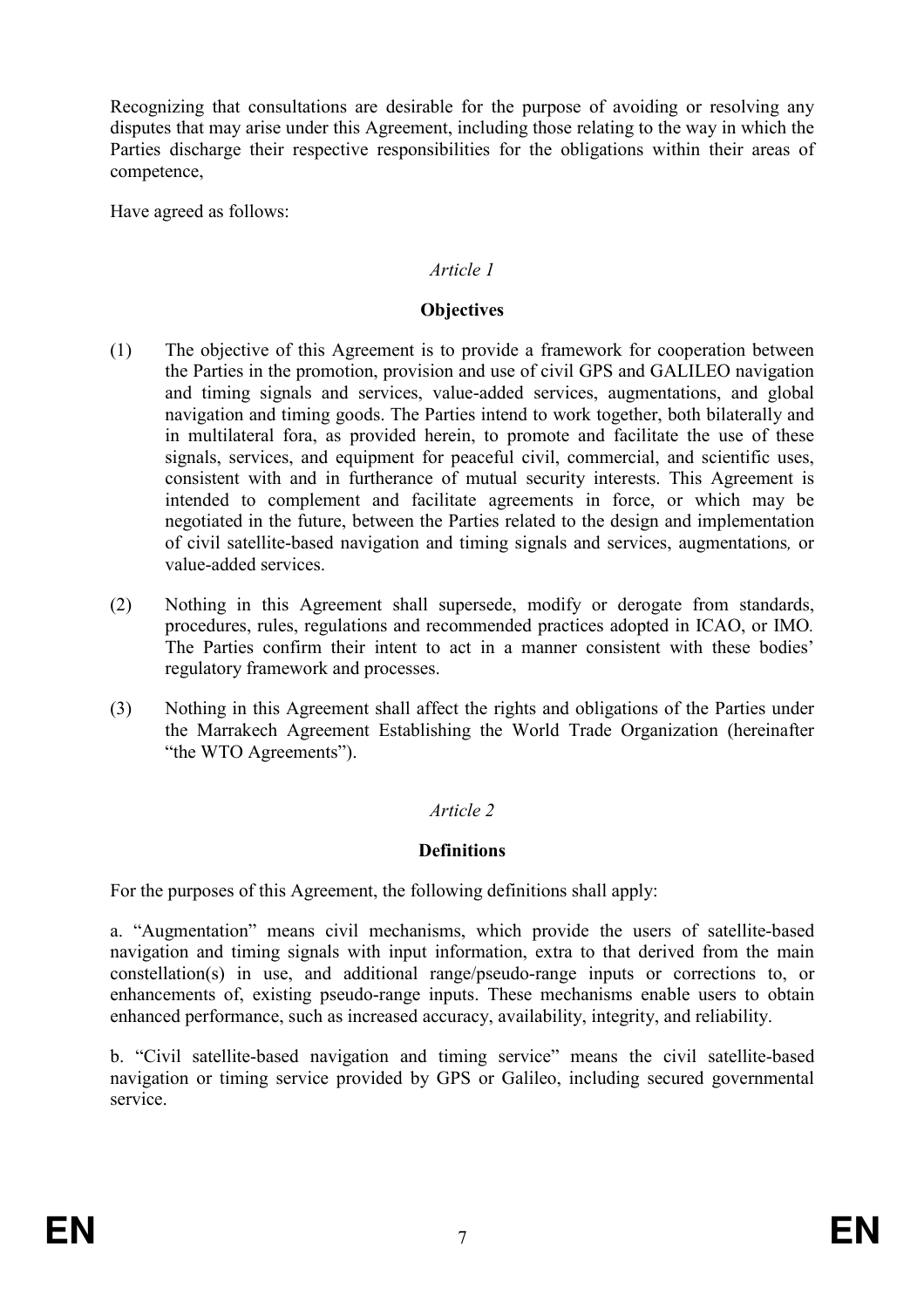c. "Civil satellite-based navigation and timing service provider" means any government or other entity that provides civil satellite-based navigation or timing service.

d. "Civil satellite-based navigation and timing signals" means the civil satellite-based navigation or timing signals provided by GPS or Galileo, including secured governmental service signals.

e. "Civil satellite-based navigation and timing signals provider" means any government or other entity that supplies GPS and/or Galileo signals or augmentations.

f. "Classified information" means official information that requires protection in the interests of national defense or foreign relations of the Parties, and is classified in accordance with applicable laws and regulations.

g. "GALILEO" means an autonomous civil European global satellite-based navigation and timing system under civil control, developed by the European Community, its Member States, the European Space Agency and other entities. GALILEO includes an open service and one or more other services, such as a safety of life, commercial, and a secured governmental service, such as the Public Regulated Service ("PRS"), and any augmentations provided by the European Community, its Member States or other entities.

h. "Global navigation and timing equipment" means any civil end user equipment designed to transmit, receive, or process satellite-based navigation and timing signals, to provide valueadded services, or to operate with an augmentation.

i. "GNSS" means Global Navigation Satellite System.

j. "GPS" means the Global Positioning System Standard Positioning Service, an open service, (or future civil services) provided by the United States Government for civil use. GPS is currently provided by the United States in its exercise of governmental authority as it is neither supplied on a commercial basis nor offered in competition with one or more service suppliers. GPS includes any augmentation or improvements to that service provided directly by the United States Government.

k. "Intellectual property" shall have the meaning found in Article 2 of the Convention Establishing the World Intellectual Property Organization, done at Stockholm, July 14, 1967.

l. "Interoperability at the user level" is a situation whereby a combined system receiver with a mix of multiple GPS or Galileo satellites in view can achieve position, navigation and timing solutions at the user level that are equivalent to or better than the position, navigation or timing solutions that could be achieved by either system alone.

m. "Measure" means any law, regulation, rule, procedure, decision, administrative action or similar binding action by the Parties at the national or supranational level.

n. "Military satellite-based navigation and timing service" means a satellite-based navigation and timing service provided by a Party and specifically designed to meet the needs of defense forces.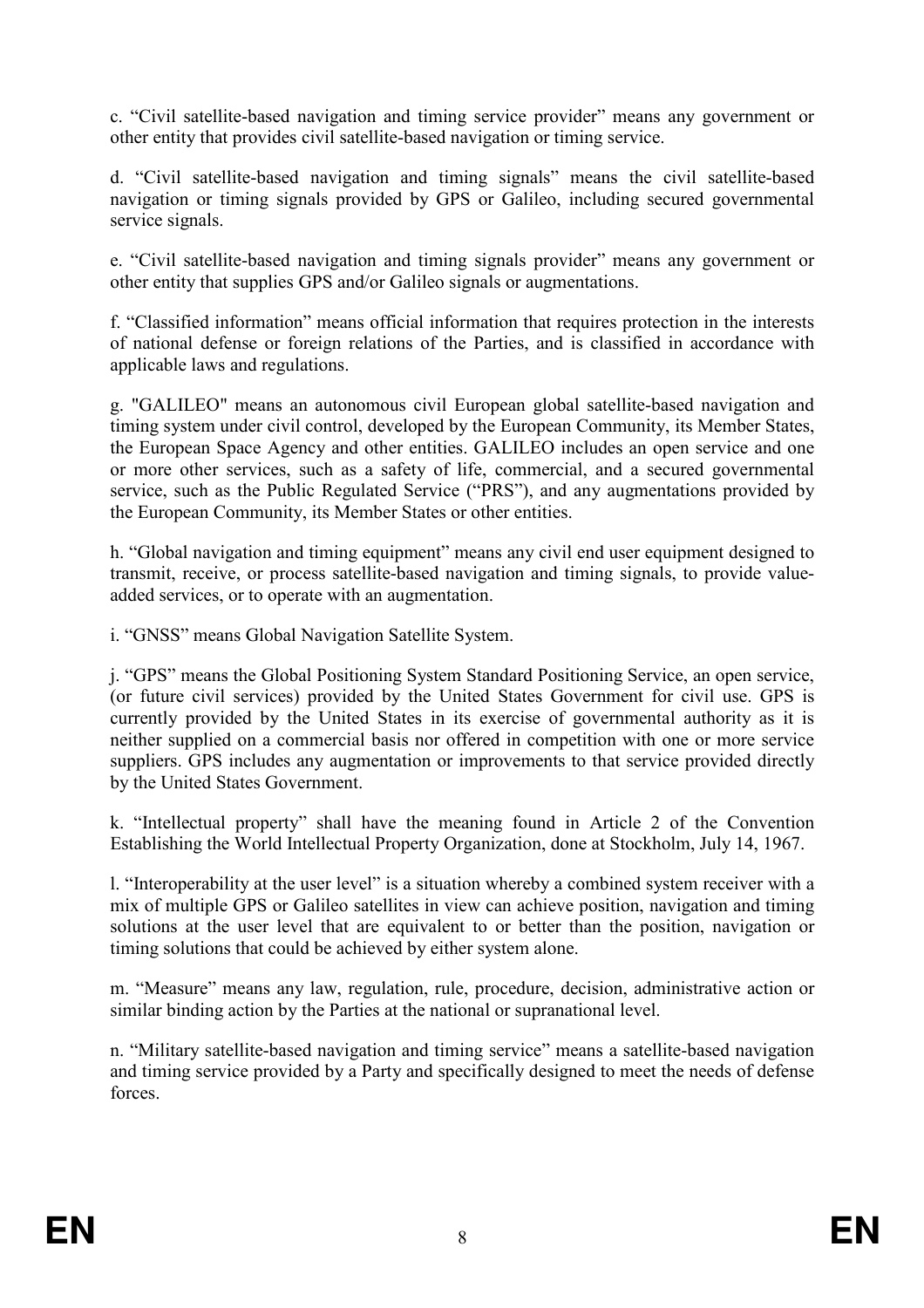o. "Radio frequency compatibility" means the assurance that one system will not cause interference that unacceptably degrades the stand-alone service that the other system provides.

p. "Secured governmental service" means a secured, restricted access satellite-based navigation and timing service provided by a Party and specifically designed to meet the needs of authorized governmental users.

q. "Value-added service" means a downstream service or application, excluding augmentations, that uses civil satellite-based navigation and timing signals or services in a manner intended to provide additional utility or benefit to the user.

### Article 3

#### Scope

Except as otherwise provided herein, this Agreement pertains to all measures established by the Parties concerning civil satellite-based navigation and timing signals and signal providers, civil satellite-based navigation and timing services and service providers, augmentations, value-added services and value-added service providers, and global navigation and timing goods.

The provision of military satellite-based navigation and timing services is outside the scope of this Agreement, except as provided in Article 4 as far as radiofrequency compatibility is concerned, Article 11 and in the Annex to this Agreement.

Secured governmental services are outside the scope of Articles 5 and 6, Article 8 paragraph 2, and Article 10, paragraph 3.

# Article 4

# Interoperability and Radio Frequency Compatibility

- (1) This Article is applicable to GPS and Galileo as defined and, as far as radiofrequency compatibility is concerned, to all satellite-based navigation and timing services.
- (2) The Parties agree that GPS and Galileo shall be radio frequency compatible. This paragraph shall not apply locally to areas of military operations. The Parties shall not unduly disrupt or degrade signals available for civil use.
- (3) The Parties also agree that GPS and Galileo shall be, to the greatest extent possible, interoperable at the non-military user level. In order to achieve this interoperability and facilitate the joint use of the two systems, the Parties agree to realize their geodetic coordinate reference frames as closely as possible to the International Terrestrial Reference System. The Parties also agree to transmit the time offsets between Galileo and GPS system times in the navigation messages of their respective services, as outlined in the document entitled "GPS/Galileo Time Offset Preliminary Interface Definition" referred to in the Annex.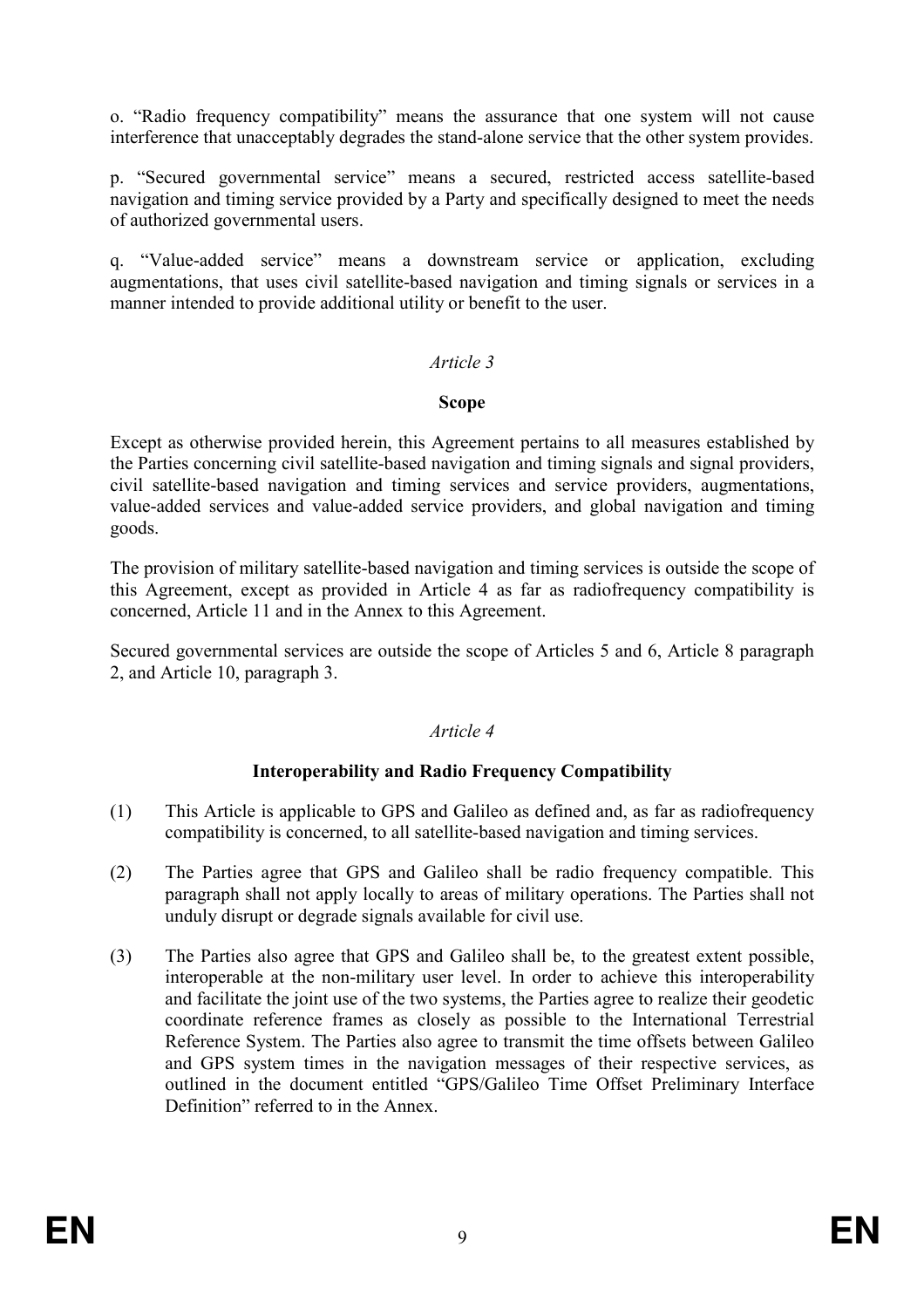- (4) The Parties agree that the radio frequency compatibility and interoperability working group established pursuant to Article 13 shall continue work already underway with a view toward achieving, inter alia:
	- (a) radio frequency compatibility in the modernization or evolution of either system; (The Parties need to assess further the radiofrequency compatibility of Galileo and GPS III).
	- (b) enhanced signal availability and reliability through complementary system architectures for the benefit of users worldwide.
	- (c) interoperability at the non-military user level.
- (5) To further ensure radio frequency compatibility and non-military service interoperability, the Parties shall ensure that their augmentations meet the requirements of ICAO, IMO and the ITU to which such Parties are bound and such other requirements as the Parties may find mutually acceptable.
- (6) Nothing in this Agreement shall supersede, modify or derogate from standards, procedures, rules, regulations and recommended practices adopted in the ITU. The Parties confirm their intent to act in a manner consistent with this body's regulatory framework and processes.

# Standards, Certification, Regulatory Measures, and Mandates

The Parties agree to consult with each other before the establishment of any measures:

- (1) establishing, directly or indirectly (such as through a regional organization), design or performance standards, certification requirements, licensing requirements, technical regulations or similar requirements applicable to civil satellite-based navigation and timing signals or services, augmentations, value-added services, global navigation and timing equipment, civil satellite-based navigation and timing signals or service providers, or value-added service providers; or
- (2) that have the effect, directly or indirectly, of mandating the use of any civil satellitebased navigation and timing signals or services, value-added service, augmentation, or global navigation and timing equipment within its respective territory (unless the mandating of such use is expressly authorized by ICAO, or IMO).

# Article 6

# Non-Discrimination and Trade

(1) The Parties affirm their non-discriminatory approach with respect to trade in goods and services related to civil satellite-based navigation and timing signals, augmentations, and value-added services.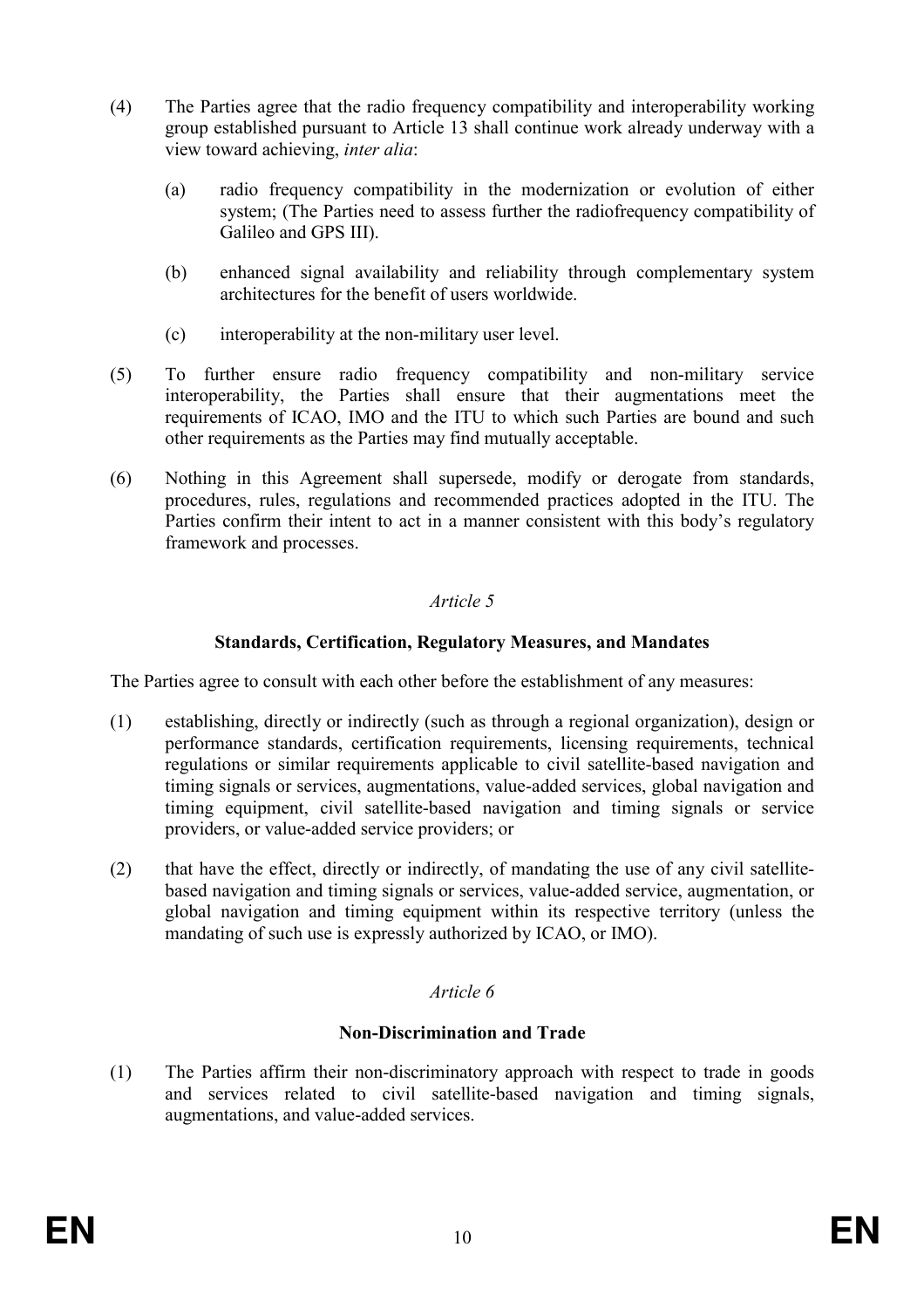- (2) The Parties affirm that measures with respect to goods and services related to civil satellite-based navigation and timing signals or services, augmentations, and valueadded services should not be used as a disguised restriction on or an unnecessary obstacle to international trade.
- (3) The trade and civil applications working group established pursuant to Article 13 shall consider, inter alia, non-discrimination and other trade related issues concerning civil satellite-based navigation and timing signals or services, augmentations, value-added services, and global navigation and timing goods, including the potential for additional commitments in relevant bilateral or multilateral fora.

# Open Access to Civil Satellite-based Navigation or Timing Signals

- (1) Except for reasons of national security, the Parties shall not restrict either use of or access to the positioning, navigation and timing information of their respective open services by end users, including for augmentation. This provision does not preclude the ability to make access to such information by other entities, such as manufacturers of satellite based navigation and timing equipment, subject to non-discriminatory commercial arrangements.
- (2) The Parties shall endeavor to provide signals intended for safety of life services with the required level of safety as recognized by competent international bodies.

# Article 8

# Open Access to Information

- (1) Subject to applicable export controls, the Parties agree to make publicly available on a non-discriminatory basis, sufficient information concerning their respective unencrypted civil satellite-based navigation and timing signals and augmentations, to ensure equal opportunity for persons who seek to use these signals, manufacture equipment to use these signals, or provide value-added services which use these signals. Such information shall include, but not be limited to, signal specifications, including elements such as minimum usage conditions, radio frequency characteristics, and navigation message structure.
- (2) To the extent that a Party provides civil satellite-based navigation and timing signals or services, augmentation, or value-added service for civil users that is encrypted or otherwise has features that allow the global navigation service provider to deny access, the Party shall, subject to applicable export controls, afford to the other Party's manufacturers of global navigation and timing equipment or augmentation or valueadded services providers, on a non-discriminatory basis, access to the information necessary to incorporate such encryption or other similar features into their equipment, through licensing of necessary information or other means at market prices.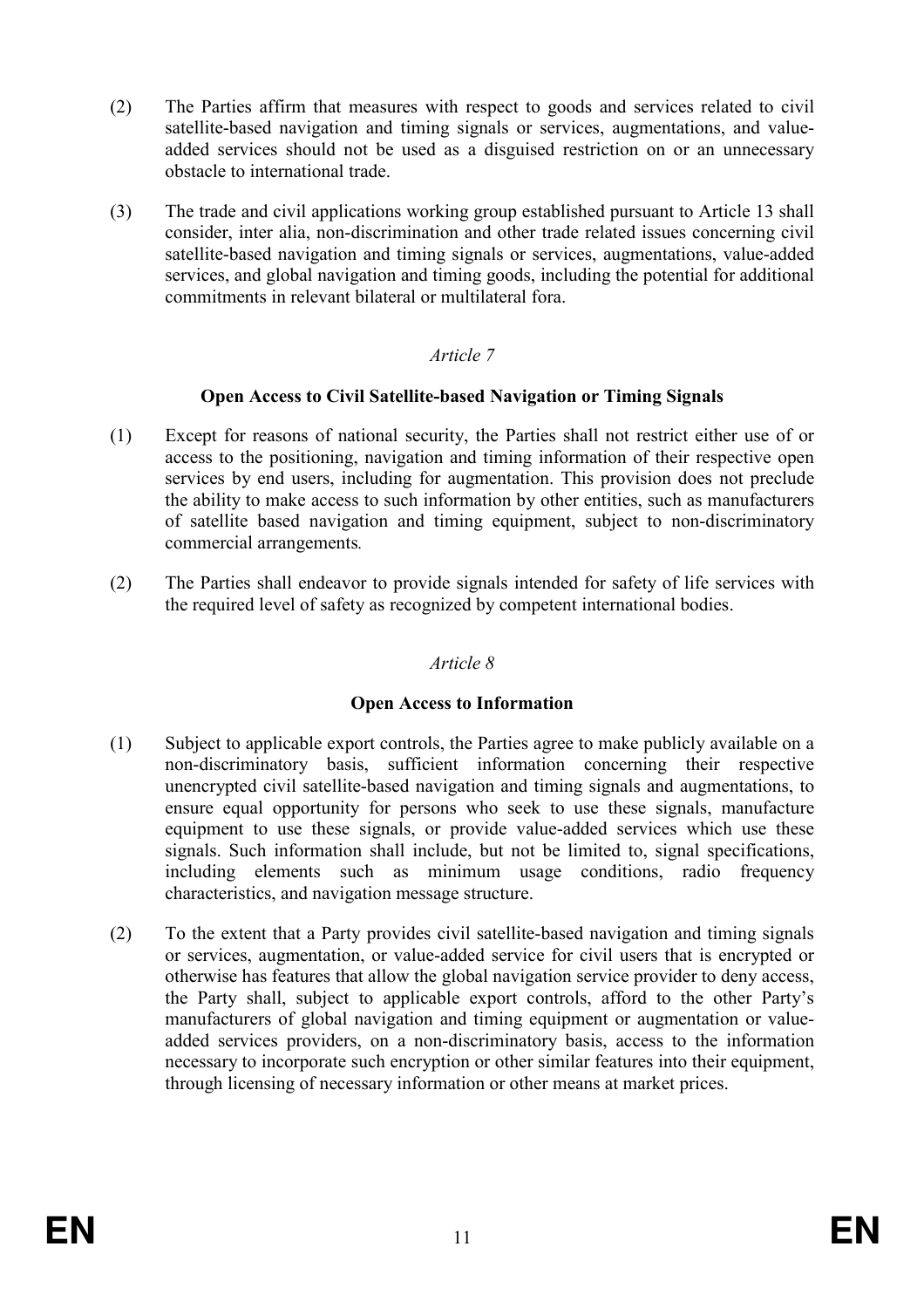### Intellectual Property

Nothing in this Agreement is intended to affect intellectual property rights related to global satellite based navigation and timing signals, services or goods.

### Article 10

#### Cost Recovery for Civil Satellite-Based Navigation and Timing Signals

- (1) The Parties shall each endeavor to provide open service navigation and timing signals without direct fees for end use or for augmentation.
- (2) To the extent that a Party pursues a system that would be used for charging fees for international aviation or maritime safety of life users, it intends to do so in a manner consistent with ICAO and IMO.
- (3) The Parties shall consult each other where appropriate on cost recovery policies. The Parties shall encourage practicable steps to ensure transparency and accountability for fees incurred in providing their services.

# Article 11

### National Security Compatibility and Spectrum Use

- (1) The Parties shall work together to promote adequate frequency allocations for satellite-based navigation and timing signals, to ensure radio frequency compatibility in spectrum use between each other's signals, to make all practicable efforts to protect each other's signals from interference by the radio frequency emissions of other systems, and to promote harmonized use of spectrum on a global basis, notably at the ITU. The Parties shall cooperate with respect to identifying sources of interference and taking appropriate follow-on actions.
- (2) The Parties intend to prevent hostile use of satellite-based navigation and timing services while simultaneously preserving services outside areas of hostilities. To this end, their respective satellite based navigation and timing signals shall comply with the National Security Compatibility criteria set forth in the documents entitled "National Security Compatibility Compliance for GPS and Galileo Signals in the 1559-1610 MHz Band, Part 1, Part 2 and Part 3" (hereinafter "Criteria, Assumption and Methodology Documents"), referenced in the attached Annex, using the methodology and assumptions contained in the Criteria, Assumption and Methodology **Documents**
- (3) The Parties agree that the signal structures specified in the Annex to this Agreement comply with the National Security Compatibility criteria set forth in the Criteria, Assumption and Methodology Documents.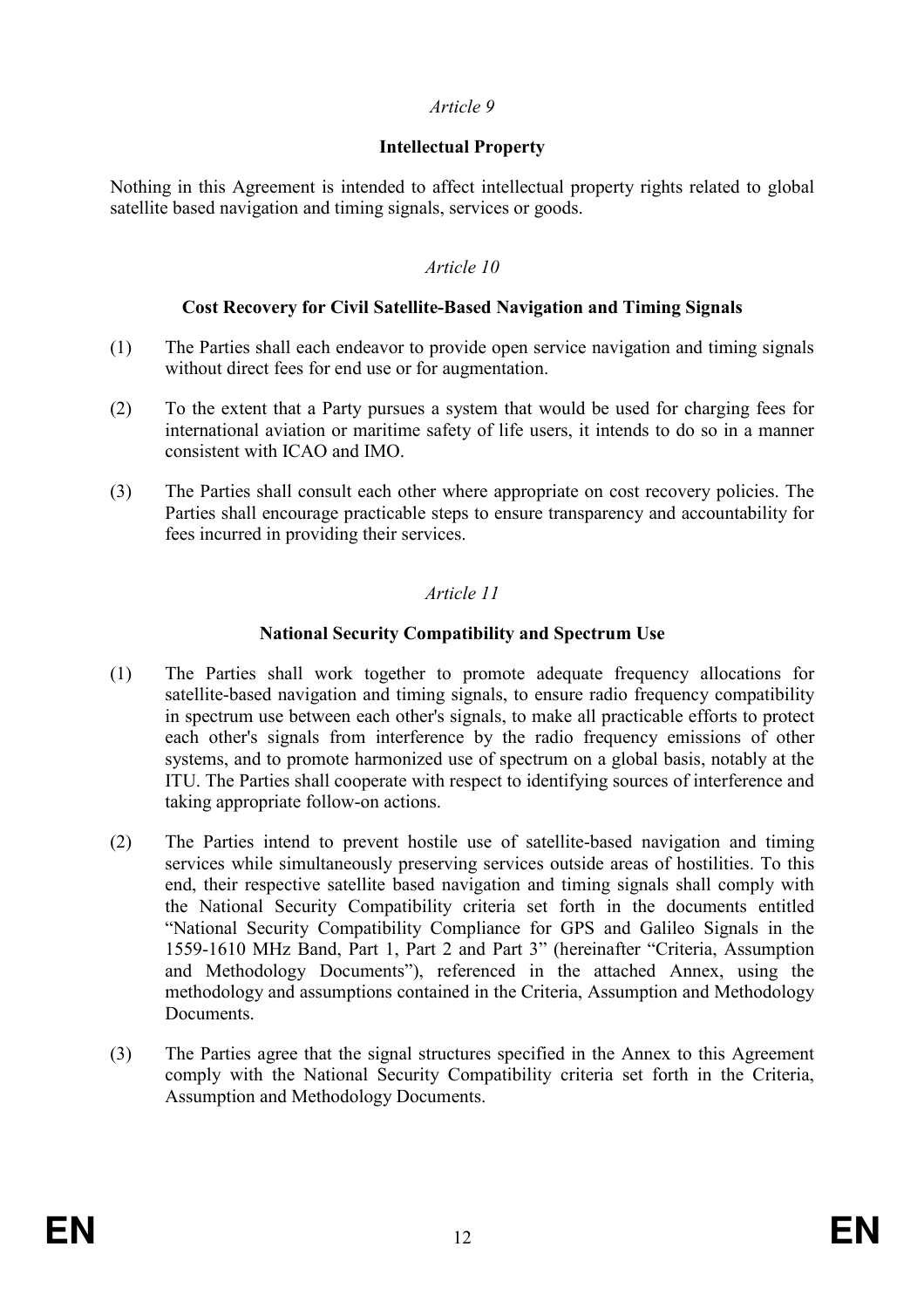- (4) In order to maintain and continuously improve the quality and security of services, the systems will need to respond effectively to unforeseen changes in technology, user needs and the spectrum environment. The Parties intend to pursue modernization and development of their respective systems while maintaining the security and market benefits of compatible and interoperable common civil signals.
- (5) The Parties shall inform and consult one another on the implementation of the baseline signal structures specified in the Annex. A Party shall notify the other Party in writing through diplomatic channels if it desires in the future to change or add to the baseline signal structures specified and agreed to in the Annex.
- (6) Unless a Party voices concerns on the basis of National Security Compatibility, as taken into account in the Criteria, Assumption and Methodology Documents, or on the basis of radio-frequency compatibility, within a time period of three months after its receipt of the notification mentioned in paragraph 5, that Party will not oppose the adoption and implementation of the alternative signal structure specified in the notification. If a Party voices National Security or radio-frequency compatibility concerns within that time period, the Parties shall without delay enter into consultations to verify that the alternative signal structures comply with the National Security Compatibility criteria set forth in the Criteria, Assumption and Methodology Documents and with radio-frequency compatibility, using the respective Assumptions and Methodology documents referred to in the Annex for compatibility analysis.
- (7) The Parties agree to use the common baseline modulation for the Galileo Open Service and the future GPS III civil signal (Standard Positioning Service) as described in the Annex. The Parties shall work together without delay toward achieving optimization of that modulation for their respective systems. If a Party changes or adds to its modulation for the Galileo Open Service or the future GPS III civil signal, pursuant to the process set forth in paragraphs 5 and 6, the other Party shall not be obliged to change or add to its modulation.
- (8) The Parties agree to study the means to protect the secured governmental service in the context of national security compatibility, under the working group on security issues established in Article 13, paragraph (2)(d).

# GPS and Galileo Search & Rescue Services

A global search and rescue service is planned for both Galileo and future generations of GPS satellites. The Parties agree that these services shall be radio frequency compatible and to the greatest extent possible, interoperable at the user level. The Parties will cooperate as appropriate on matters related to global search and rescue services for Galileo and future generations of GPS satellites at the COSPAS-SARSAT Council or at any other mutually agreeable forum.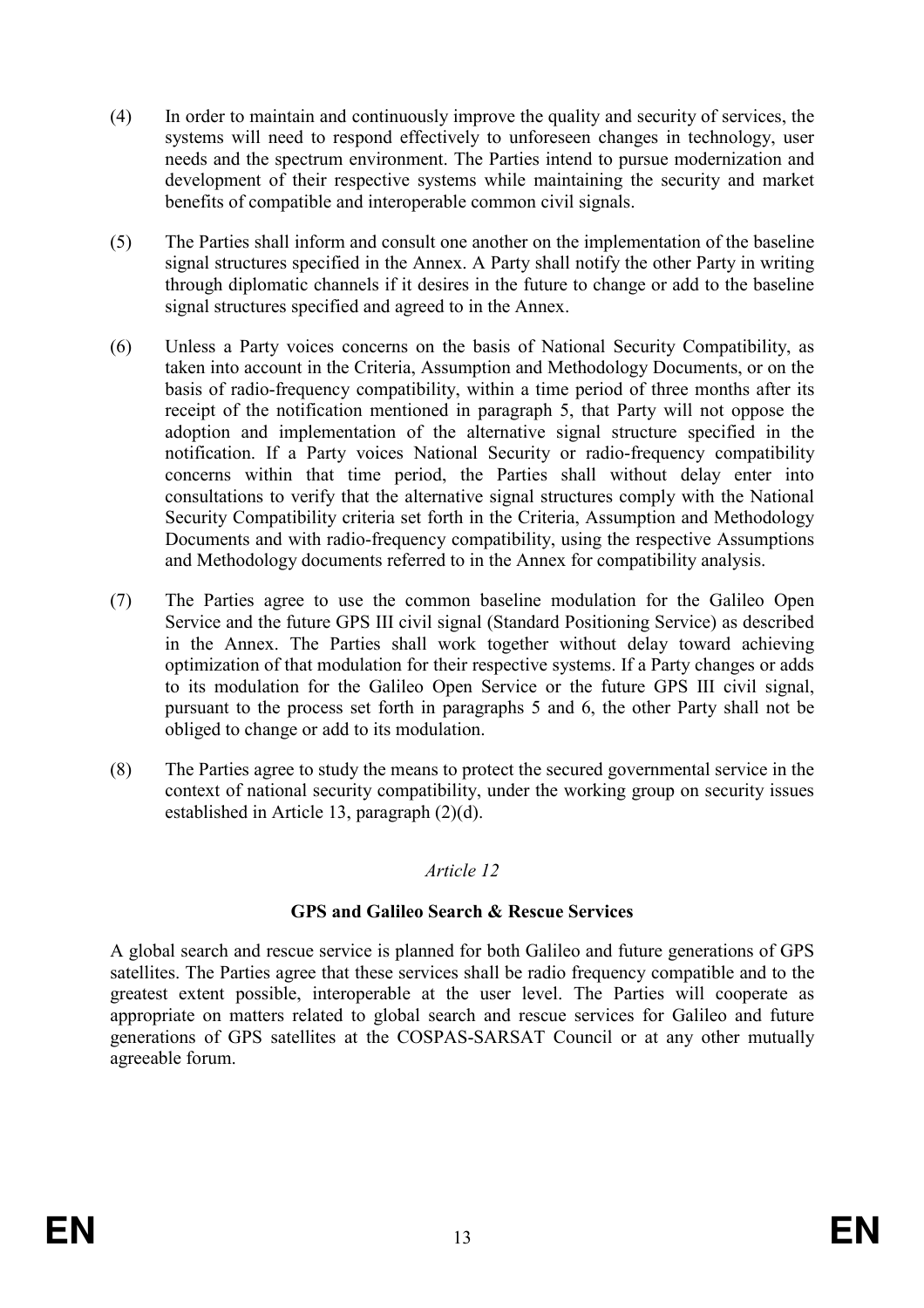### **Modalities**

- (1) The Parties shall establish working groups for mutually agreed upon topics. Each working group will include participation, as appropriate, from the competent authorities of the Parties. Third party participation in working groups shall be only by mutual consent of the Parties.
- (2) The following working groups shall be established pursuant to paragraph 1.
	- (a) A working group on radio frequency compatibility and interoperability for civil satellite-based navigation and timing services.
	- (b) A working group on trade and civil applications.
	- (c) A working group to promote cooperation on the design and development of the next generation of civil satellite-based navigation and timing systems.
	- (d) A working group on security issues relating to GPS and Galileo, including information exchange on possible applications for secured governmental services, and including interactions between their respective signals. The group shall also work towards defining the details of the notification and consultation procedure referred to in Article 11, as well as possible interfaces.
- (3) The Parties may establish terms of reference for working groups established pursuant to paragraph 1, as appropriate.
- (4) All exchanges of information, equipment, technology or other data (including that which is classified), as well as the delivery of services, pursuant to this Agreement shall be subject to all applicable laws and regulations, including export control laws and regulations. All such information, equipment, technology or other data transferred shall be used only for the purposes of this Agreement and shall not be transferred to, or used by, any third country, firm, person, organization or government without the prior written approval of the originating party.
- (5) Subject to applicable laws, regulations, and official governmental policies, the Parties agree to handle as expeditiously as possible license applications for the export of goods, information, technology or other data appropriate for the development and implementation of Galileo or GPS.
- (6) Classified information relating to the implementation of this Agreement may be exchanged at working groups or otherwise only in accordance with the conditions set forth in paragraph 2 of the Annex to this Agreement.
- (7) The Parties shall meet as needed, and in principle once a year, to assess the need for working groups, define or modify working group terms of reference, and review working group progress.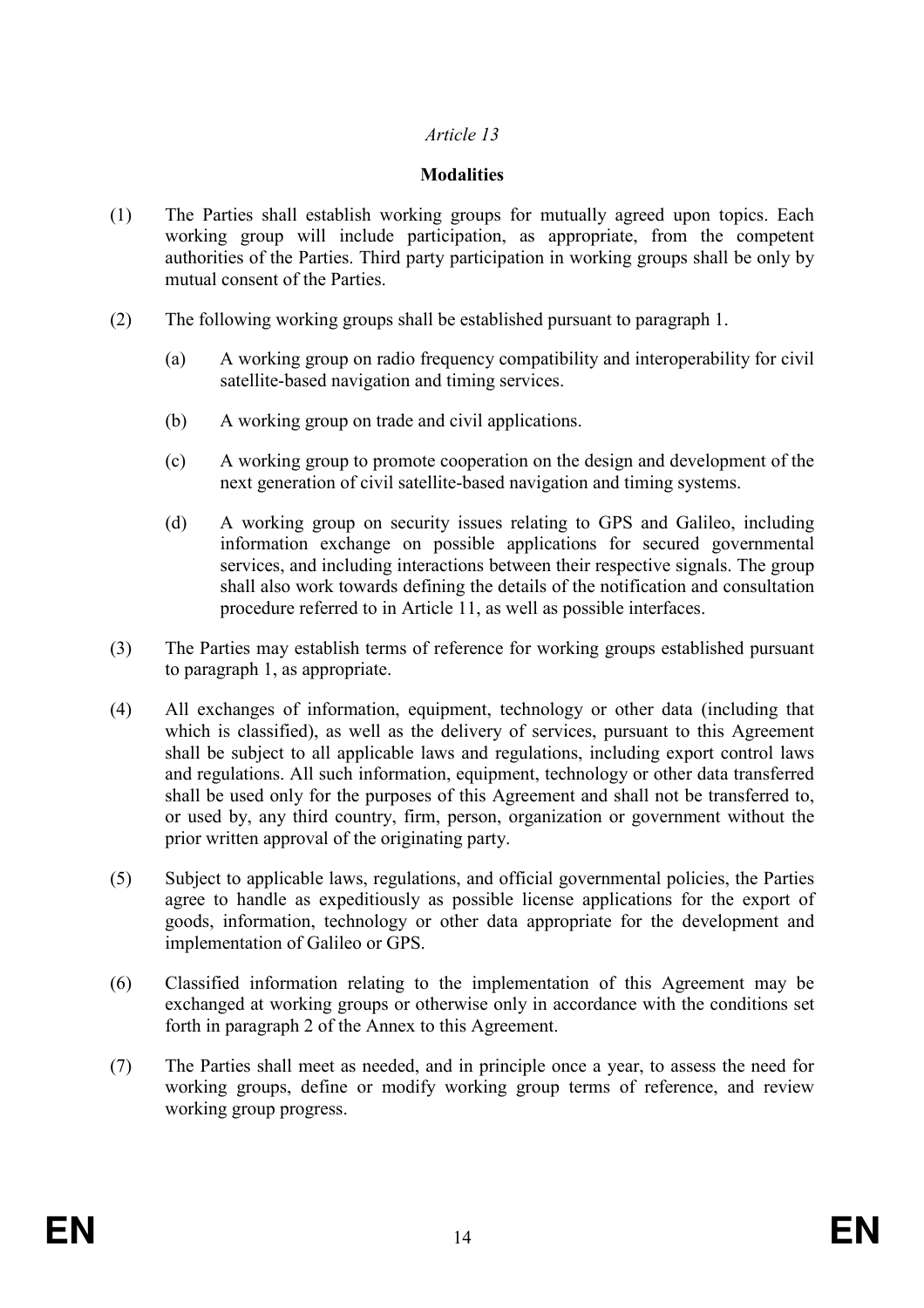#### Follow-up Activities

The Parties intend to commence discussions of a follow-on agreement regarding potential cooperation between their respective independently funded and operated civil satellite-based navigation and timing systems for the period following achievement by Galileo of initial operational capability. In those discussions the Parties intend to explore various coordination options, such as creating a high-level interface council that would meet once or twice a year to discuss policy issues and future system planning, a small GPS-Galileo secretariat to share interface data and provide day-to-day coordination, and liaison officers as mutually agreed.

### Article 15

### Activities in International Fora

To promote and implement the objectives of this Agreement, the Parties shall, as appropriate, cooperate on matters of mutual interest related to civil satellite-based navigation and timing signals and systems, value-added services, and global navigation and timing goods in ICAO, ITU, IMO, WTO and other relevant organizations and fora.

# Article 16

### Funding

Each Party shall bear the costs of fulfilling its respective responsibilities under this Agreement. Obligations of each Party pursuant to this Agreement are subject to the availability of appropriated funds.

#### Article 17

#### Consultation and Dispute Resolution

- (1) Any dispute arising under or related to the terms, interpretation or application of this Agreement shall be resolved by consultation.
- (2) Representatives of the Council of the European Union and the European Commission, of the one part, and of the United States, of the other part, shall meet as needed for the consultations foreseen in paragraph 1 and in Article 5, Article 10 paragraph 3, and Article 11 paragraphs 5 and 6.
- (3) Nothing in this Agreement shall affect the Parties' right to recourse to dispute settlement under WTO Agreements.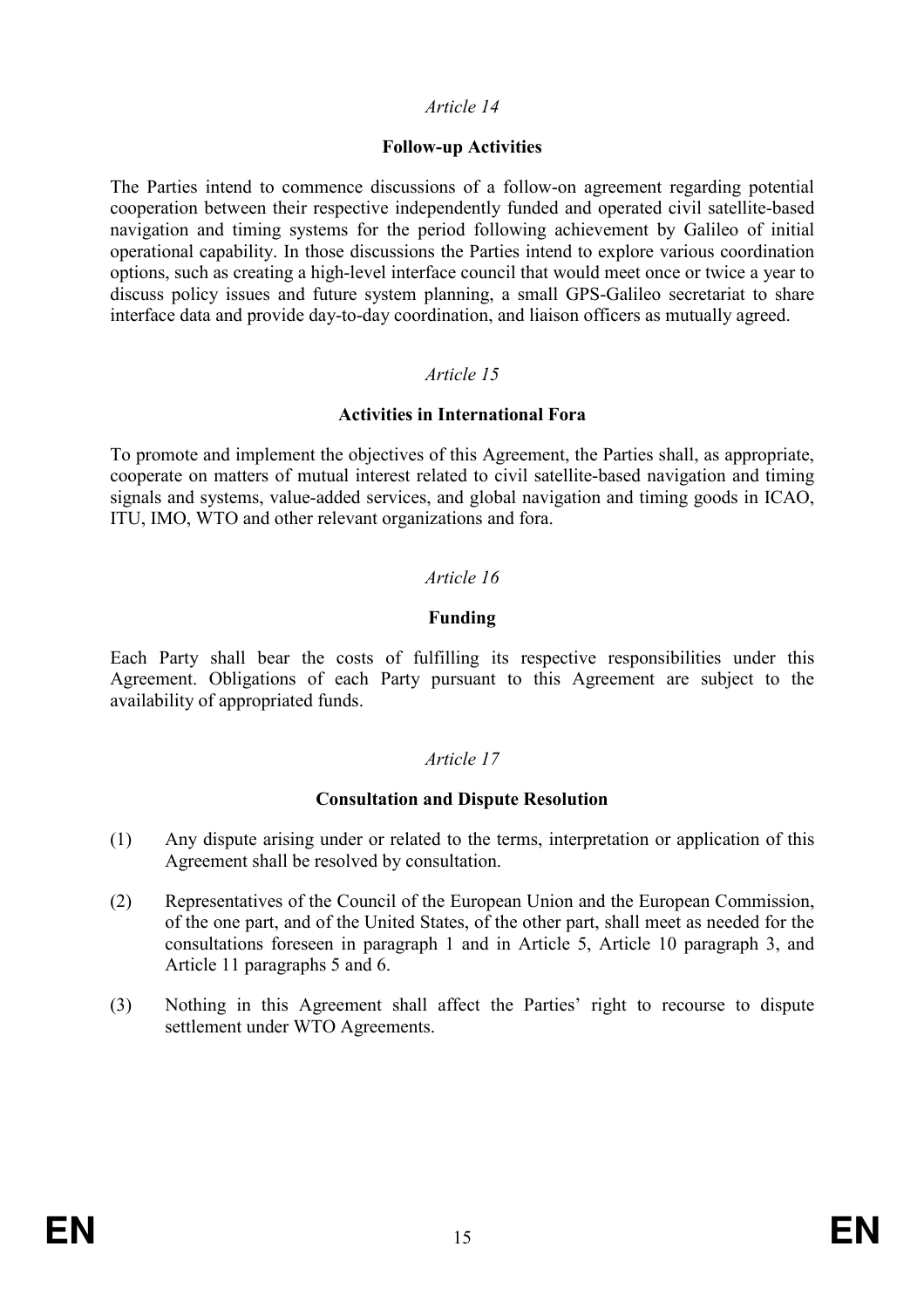#### Definition of the Parties

For the purpose of this Agreement, "the Parties" shall mean the European Community or its Member States or the European Community and its Member States, within their respective areas of competence, on the one hand, and the United States, on the other.

### Article 19

#### Responsibility and Liability

- (1) The Parties shall have responsibility for failure to comply with obligations under this Agreement.
- (2) If it is unclear whether an obligation under this Agreement is within the competence of either the European Community or its Member States, at the request of the United States, the European Community and its Member States shall provide the necessary information. Failure to provide this information with all due expediency or the provision of contradictory information shall result in joint and several liability.

### Article 20

### Entry into Force and Termination

- (1) This Agreement shall enter into force on the date on which the European Community and its Member States and the United States inform the Depositary through diplomatic notes that their respective internal procedures necessary for its entry into force have been completed.
- (2) This Agreement shall be subject to accession by States that become Members of the European Union after the date it is signed by the Parties.
- (3) Notwithstanding paragraph 1, the Parties agree to provisionally apply this Agreement from the first day of the month following the date on which the Parties have notified each other of the completion of the procedures necessary for this purpose.
- (4) The European Community shall serve as the Depositary for this Agreement.
- (5) This Agreement shall remain in force for ten years. At least three months before the end of the initial 10-year period, the Parties shall inform each other of their intention whether to extend the Agreement for a period of five years. Thereafter, it shall be extended automatically for additional five-year periods, unless the European Community and its Member States, on the one hand, or the United States, on the other, gives notice to the Depositary in writing at least three months prior to the end of any subsequent five-year period, of its intention not to extend the Agreement.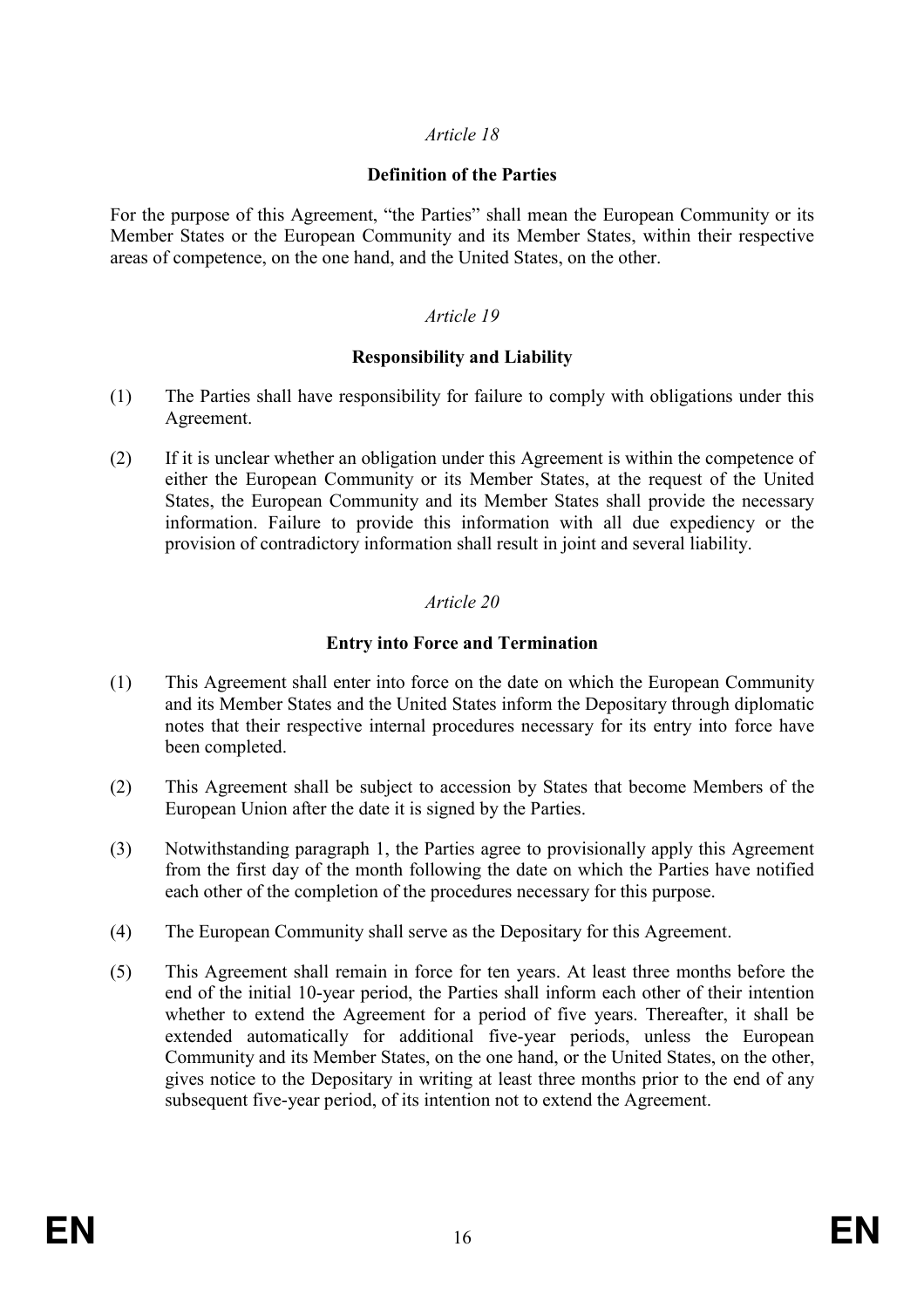- (6) This Agreement may only be amended by agreement of the Parties. Any amendment to this Agreement shall be subject to approval by the Parties in accordance with their respective internal procedures.
- (7) The Parties shall review the implementation of this Agreement in 2008 and, may consider at that time to amend it in accordance with the procedure in paragraph 6.
- (8) This Agreement may be terminated at any time upon one year's written notice.

Done at \_\_\_\_\_, on the \_\_\_\_\_\_\_ day of \_\_\_\_\_, 2004 in duplicate in the Danish, Dutch, English, Finnish, French, German, Greek, Italian, Portuguese, Spanish, Swedish, Czech, Estonian, Hungarian, Latvian, Lithuanian, Maltese, Polish, Slovakian and Slovenian languages. English shall be the authentic language.

 $\left[\ldots\right]$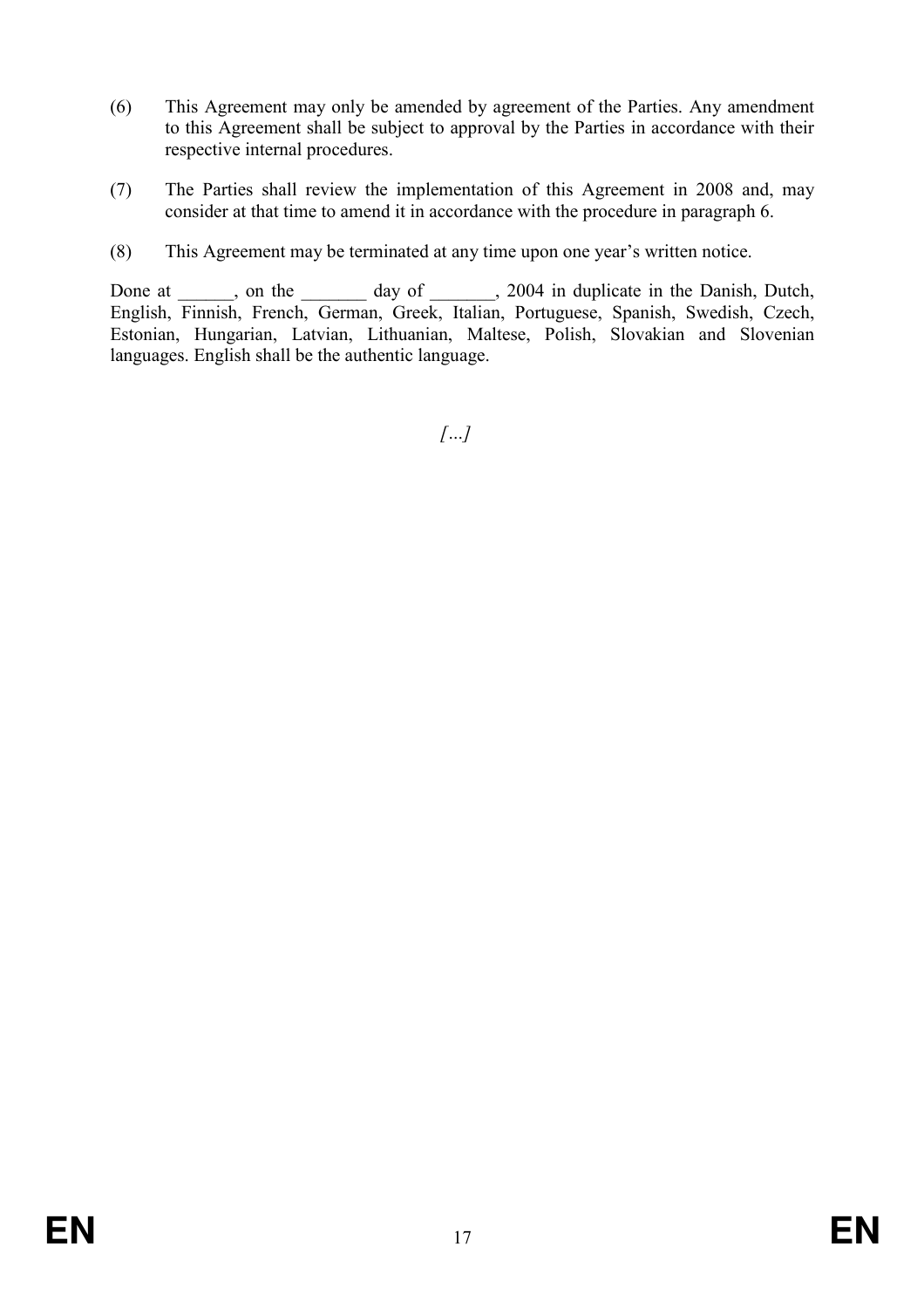# ANNEX

# GPS AND GALILEO SIGNAL STRUCTURES

- (1) For reasons of National Security Compatibility, avoidance of unacceptable radiofrequency interference, and suitability of GNSS performance, the Parties agree to the baseline signal structures described below:
	- The Galileo secured governmental service in the 1559-1610 MHz band using a Binary Offset Carrier (BOC) cosine phased modulation with a 15.345 MHz subcarrier frequency and a code rate of 2.5575 mega-chips per second (Mcps) centered at 1575.42 MHz (cosine phased BOC (15, 2.5)), and a signal power as specified in the document, referred to below, entitled "Reference Assumptions for GPS/Galileo Compatibility Analyses."
	- The Galileo signal structures used for any or all other services, including the Open Service (OS), Safety-of-Life service (SoL), and Commercial Service (CS), in the 1559-1610 MHz band using a Binary Offset Carrier (BOC) modulation with a 1.023 MHz sub-carrier frequency and a code rate of 1.023 mega-chips per second (Mcps) (BOC  $(1,1)$ ) centered at 1575.42 MHz, and a signal power as specified in the document, referred to below, entitled "Reference Assumptions for GPS/Galileo Compatibility Analyses."
	- The GPS signal structure in the 1559-1610 MHz band, centered at 1575.42 MHz, will be a Binary Phase Shift Key (BPSK) modulation with a code rate of 1.023 Mcps; a BPSK modulation with a code rate of 10.23 Mcps; and a BOC modulation with a 10.23 MHz sub-carrier frequency and a code rate of 5.115 Mcps, and a signal power as specified in the document, referred to below, entitled "Reference Assumptions for GPS/Galileo Compatibility Analyses." In the future, a BOC (1, 1) modulation centered at 1575.42 MHz will be added to this signal structure.
- (2) The classified assumptions and methodology used to determine the National Security Compatibility criteria, and the criteria themselves, are contained in the following documents: National Security Compatibility Compliance for GPS and Galileo Signals in the 1559-1610 MHz Band, Part 1, Part 2 and Part 3, (hereinafter, "Part 1," "Part 2," and "Part 3," respectively) dated, including any future amendments, changes or modifications to these documents as mutually agreed in accordance with paragraph 6.a. of this Annex. Access to Part 1, Part 2 and Part 3 shall be only by the United States and those Member States that are a party to a General Security of Military Information Agreement (hereinafter "GSOMIA") or a General Security of Information Agreement (hereinafter "GSOIA") with the United States, which shall apply to the access, maintenance, use and release of these classified documents. Should an applicable agreement regarding security of information between the European Community and the United States be concluded in the future, it shall govern the access, maintenance, use and release of Part 1, Part 2 and Part 3. For the time being, representatives of the European Commission and staff members of the Galileo Joint Undertaking and European Space Agency shall be granted oral and visual access to Part 2 for the purposes of implementation of and compliance with this Agreement, on the basis of an established security clearance with a Member State that has a GSOMIA